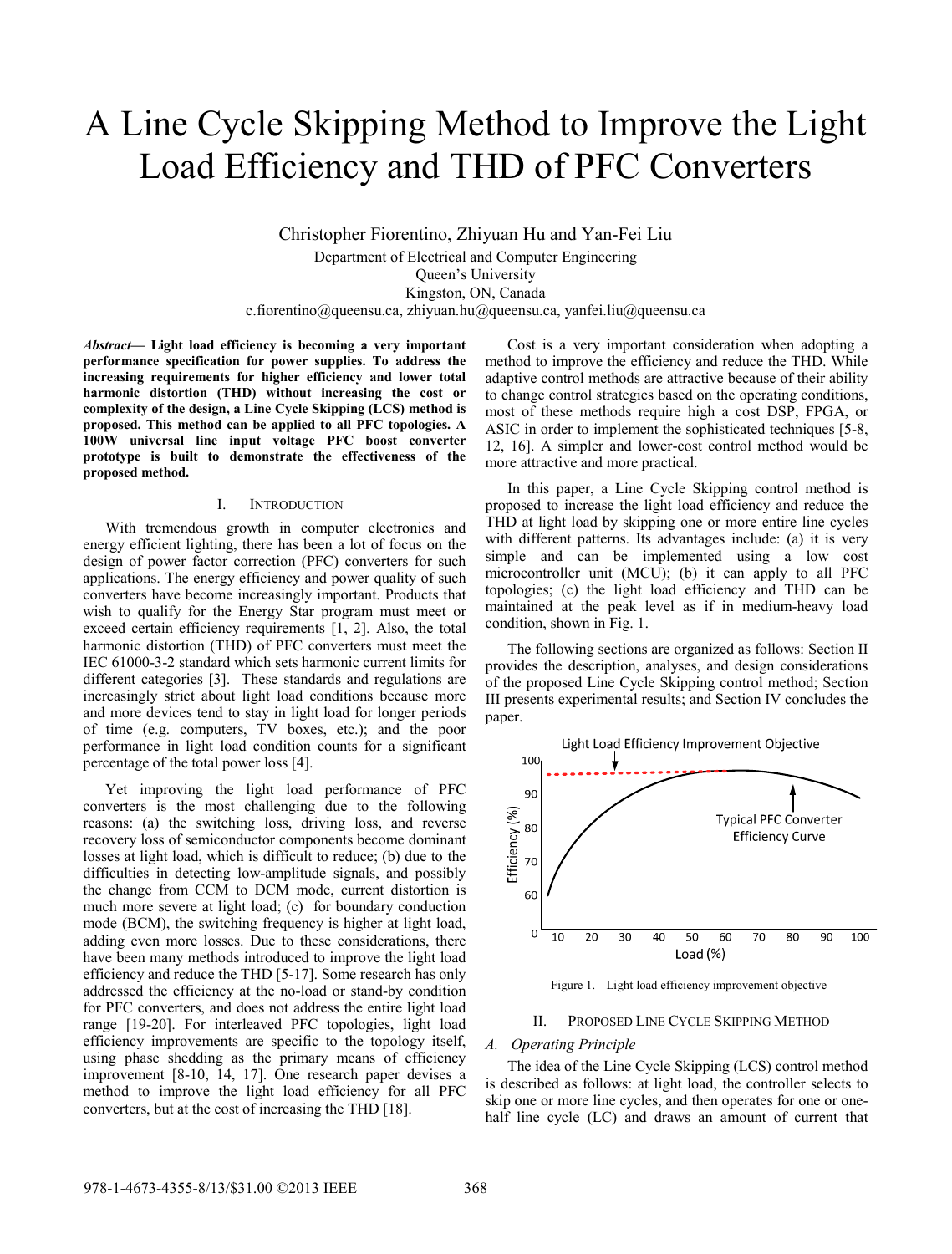corresponds to the peak efficiency power level. This way, the PFC is either operating at peak efficiency or completely shut down; thus even if the average output power is low, the efficiency and THD are the same as at the peak efficiency condition. By applying different skipping patterns, LCS is able to maintain peak efficiency and low THD throughout the entire light load range.

An example case is given in Fig. 2 to explain the two modes of the proposed LCS method. In Method 1, line current is conducted for one complete LC at a power level of 45W and skipped for 2 LCs with a power draw of 0W. The average power over the entire LCS period is 15W. In Method 2, line current is conducted for one positive half LC with a power draw of 45W and skipped for four half LCs drawing no power. The average output power is 9W, and the next LCS period will draw from the negative half LC with the same power draw sequence as before. In Method 2, line current



Figure 2. The proposed line cycle skipping methods

must be conducted for an equal amount of positive and negative cycles to avoid introducing a DC bias. If Method 2 were to only skip 1 LC instead of two, it would have the same average power as Method 1.

#### B. Analyses of Light Load Efficiency and THD Improvement

Equation (1) is the general equation for these methods, which calculates the average input power,  $P_{IN, AVG}$ , where  $P_{IN,AVG,cond}$  and  $P_{IN,AVG,skip}$  are the average input power over 1 LC. As seen in (1), the average input power is calculated by summing the average power of each LC conducted by the converter with the average input power of each LC skipped or not conducted by the converter. Finally, this sum is divided by the sum of the LCs conducted and skipped. In the case of Method 2, *Linecycles<sub>cond</sub>* will not be an integer number. The average output power can be calculated by multiplying it with the estimated efficiency of the converter,  $\eta$ , to give (2) and effectively (3), both shown below.

$$
P_{IN,AVG} = \frac{P_{IN,AVG,cond} + P_{IN,AVG,skip}}{Linecycles_{cond} + Linecycles_{skip}} \tag{1}
$$

$$
P_{OUT,AVG} = P_{IN,AVG} \times \eta \tag{2}
$$

$$
P_{OUT, AVG} = \frac{(P_{IN,AVG,cond} + P_{IN,AVG,skip)} \times \eta}{Line cycles_{cond} + Line cycles_{skip}} \tag{3}
$$

The significance of  $(2)$  and  $(3)$  are highlighted by Fig. 2 because the efficiency at  $Pout_{AVG}$  is now equal to the average input power during the conduction period. For example, if peak efficiency is to be maintained for load levels below the power level at the peak efficiency, then that power level is used during the conduction period so that the average output power maintains peak efficiency during the entire load range. Based on this, the light load efficiency of the converter will be significantly increased and closely resemble the achievement objective shown in Fig. 1.

The LCS control method can also greatly reduce the THD of a PFC converter. Equation (4) is the equation for THD for line current conducted by a PFC converter, where  $I_1$ ,  $I_3$ ,  $I_5$ ,  $I_7$ ,  $I_9$ , ... are the currents at their respective harmonics. To reduce

$$
I_{THD} = \frac{\sqrt{I_3^2 + I_5^2 + I_7^2 + I_9^2 \dots}}{I_1}
$$
 (4)

the THD of a PFC converter, the odd harmonics of the line frequency must be reduced. Ideally, a PFC converter acts like an emulated resistor to change the behavior of the non-linear load into a linear one. Therefore, the power transferred to the load will contain no harmonics. In practice, however, harmonics are generated over that line cycle and are calculated together as the THD. When the PFC converter is turned off, no harmonics are generated because usually no current is drawn from the source.

The contribution of harmonics to (4) only occurs during the period in which the PFC converter is turned on. These harmonics are generated during the conduction period, shown in Fig. 2 where the conduction period for Method 1 conducts 45W for 1 LC and Method 2 conducts 45W for one half-LC. No contribution of harmonics to (4) is generated during the skipping period in either method. The harmonic contribution to (4) for either method would be generated as if the converter was operating at 45W continuously. Therefore, the THD at the average output power observed, 15W and 9W for methods 1 and 2 respectively, is the same value of THD at 45W.

#### C. Design Considerations

To implement the LCS control mode, a controller only needs to detect a new half LC and be able to conduct sinusoidal line current for the conduction period, as well as not conduct line current for the skipping period. Since the LCS control method is based on the output voltage feedback loop, the proposed method is compatible with all PFC converters that can:

- Detect the zero crossing of the input line voltage
- Detect the output power either directly or indirectly
- 1) Detecting the zero crossing of the input line voltage

The zero crossing of the line input voltage must be detected in order to determine when a new half-LC has begun. This sensing can be done after the bridge rectifier or by sensing the input line voltage directly, as shown in [20]. This detection must be done even when the PFC is turned off in order to determine how many LCs have been skipped and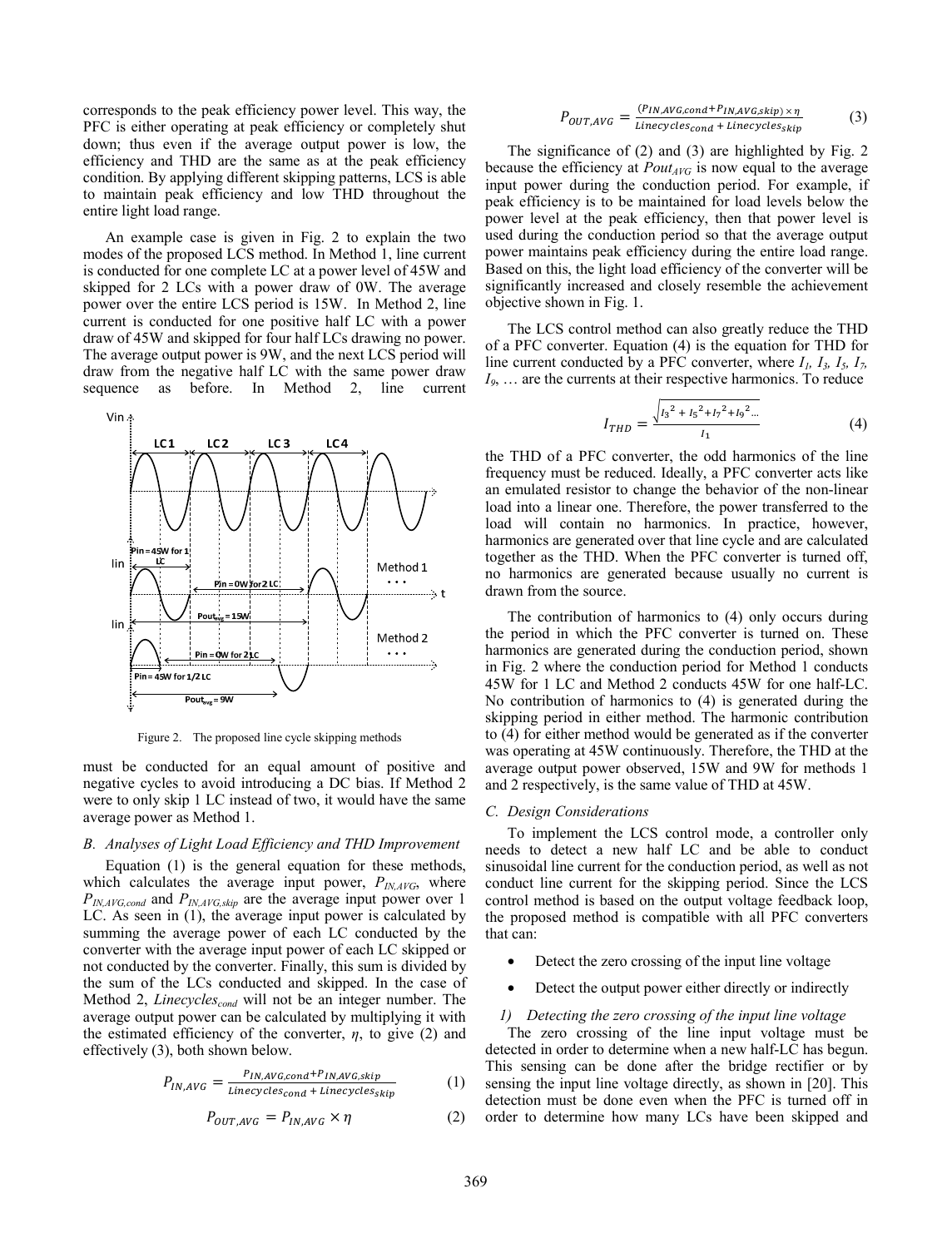when the exact moment the PFC should be turned back on. This is illustrated in Fig. 3, where the conduction period is 1 LC and the skipping period is 2 LCs.

### *2) Detecting the output power directly or indirectly*

The output power must be detected directly or indirectly in order for the LCS control method to determine the number of cycles to conduct and the number of cycles to skip. An indirect method to detect the output power is to determine the duty cycle in fixed frequency control methods (such as average current mode control), or to determine the on-time of the switch, Ton, in variable frequency control methods (such as BCM control), as it relates to input or output current. A calculation can then be done to determine the approximate output power.



Figure 3. Zero crossing detection and cycle counting of input line voltage for determining conduction period and skipping period

To directly determine the output power, one must sense the average output current or input current as it relates to the output current and output voltage, and then calculate the output power based on these two values. The advantage of the indirect method over the direct method of determining the output power is that no additional components are needed, thereby lowering the cost.

#### *D. Digital Implementation*

To implement the LCS control method digitally, the zero crossing of the line input voltage can be easily sensed using an analog to digital converter (ADC) on a MCU. Determining this zero crossing will depend on whether the line voltage is sensed directly or after the bridge rectifier. Using an additional ADC channel, the output voltage must be sensed. This sensing is usually done anyways for output voltage regulation, so the sampled voltage data can be used for both purposes.

The last piece of information needed to implement the LCS control method is the current information. As stated previously, this can be done indirectly, which is preferable because it requires less components than directly sensing, and is insensitive to noise that would otherwise be generated from measuring it directly. The duty cycle or on-time signal sent to the switch(es) will generally correlate with the input and output current information. Using this information, an internal calculation can be done at the end of each LC to calculate the average input or output power, so that peak efficiency can be maintained throughout the entire light load range. Fig. 4

shows the digital control implementation for any PFC converter using a bridge rectifier.



Figure 4. Digital control implementation for PFC converters implementing the LCS method

### III. EXPERIMENTAL RESULTS

A 100W universal line input voltage PFC boost converter prototype was built and implemented with a ST7FLIT19B MCU [22] to implement the LCS control method in order to improve the light load efficiency and reduce the THD. Fig. 5 shows the circuit diagram for the prototype. A ST7FLIT19B low cost 8-bit MCU is used for the digital implementation, based off a previous design for a digital ballast [23]. ZCD is achieved through an auxiliary winding in the boost inductor connected to an edge detection pin on the MCU. This allows for a rising or falling edge detection of the inductor voltage waveform to trigger the switch to turn on when the current in the inductor falls to zero. Input voltage is sensed by an ADC on the MCU, which allows for mains voltage detection as well as the detection of a new half LC. A constant on-time PWM is used to achieve BCM without a current reference calculation. This allows for a low cost MCU to be used in this control method, thereby lowering the total cost of the system.



Figure 5. PFC boost converter prototype

Table 1 describes the specifications, components and the values of the components used for the boost converter prototype. Fig. 6 shows the input line voltage and the input line current for the prototype at 50W load operating in conventional BCM with constant on-time. Fig. 7 shows the prototype operating with LCS using Method 1 for an average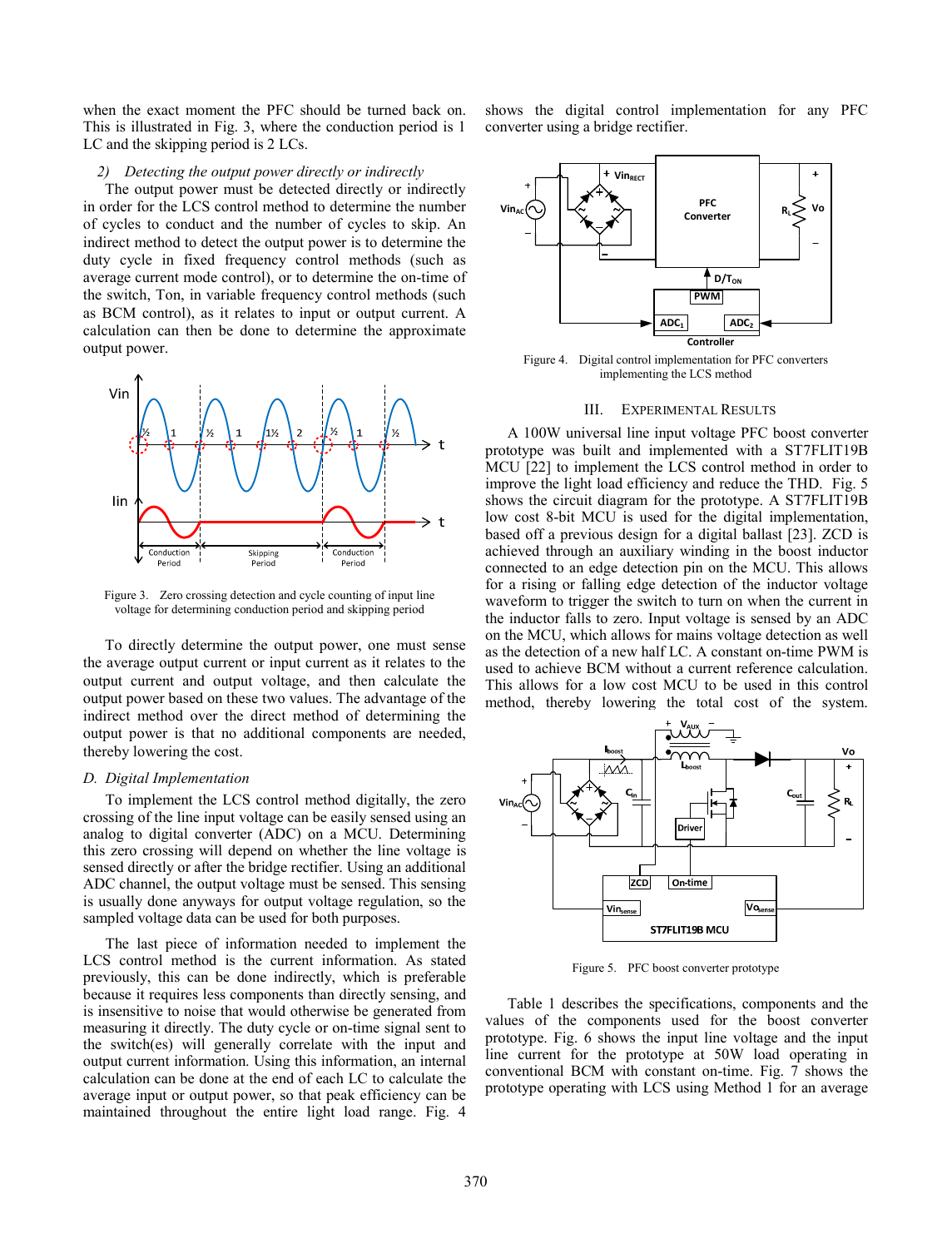Table 1. Prototype specifications

| Table 1. Prototype specifications  |                            |  |
|------------------------------------|----------------------------|--|
| Minimum Switching Frequency        | 22 kHz                     |  |
| Input Line Voltages, $Vin_{AC}$    | 120, 220 V <sub>RMS</sub>  |  |
| Output Voltage, Vo                 | $400$ Vdc                  |  |
| <b>Output Power</b>                | 100W                       |  |
| Boost Inductor, L <sub>boost</sub> | 1 mH                       |  |
| Boost Inductor Aux. Winding        | $1:12$ Turns               |  |
| Input Filter Capacitor, Cin        | $0.47 \text{ uF} \pm 20\%$ |  |
| Output Boost Capacitor, Cout       | 120 uF $\pm$ 20%           |  |
| <b>Boost MOSFET</b>                | STD10NM60N                 |  |
|                                    | (600V, 8.0A)               |  |
| <b>Boost Diode</b>                 | <b>S8KC-13</b>             |  |
|                                    | (800V, 8.0A)               |  |
| Diode Bridge Rectifier             | GBU6J-BP                   |  |
|                                    | (600V, 6A)                 |  |
| <b>MCU</b>                         | ST7FLIT19B, 8MHz           |  |
| Low Side MOSFET Driver             | <b>MCP1407-E</b>           |  |



Figure 6. Input voltage and current waveforms at  $Pin = Po = 50W$ without LCS





output power of 25W. Sinusoidal line current is conducted for 1 LC at a power level of 50W. The total average power is 25W. Fig. 8 and Fig. 9 show input voltage and current waveforms using Method 2 for 10W and 5W load respectively.



Figure 8. Input voltage and current waveforms at  $P_{IN} = 50W$  over the conduction period,  $P_{\text{OUT,AVG}} = 10W$  for Method 2; 1/2 LC on, 2 LC off



Figure 9. Input voltage and current waveforms at  $P_{IN} = 55W$  over the conduction period,  $P_{\text{OUT,AVG}} = 5W$  for Method 2; 1/2 LC on, 5 LC off

As can be seen in Fig. 10, at 120  $V_{RMS}$  input, the light load efficiency has dramatically increased by using the LCS control method. Efficiency gains as high as 7.2% at 10% load can be observed. Efficiency improvements are significant up to 50% load, when the LCS control method is used. The results for THD with and without LCS are shown in Fig. 11. As can be seen in Fig. 11, the THD is dramatically reduced by up to 15.25% at 10% load. Improvements in THD can also be seen when the LCS control method is used up to 50% load.



Figure 10. Efficiency results with and without LCS at 120 VRMS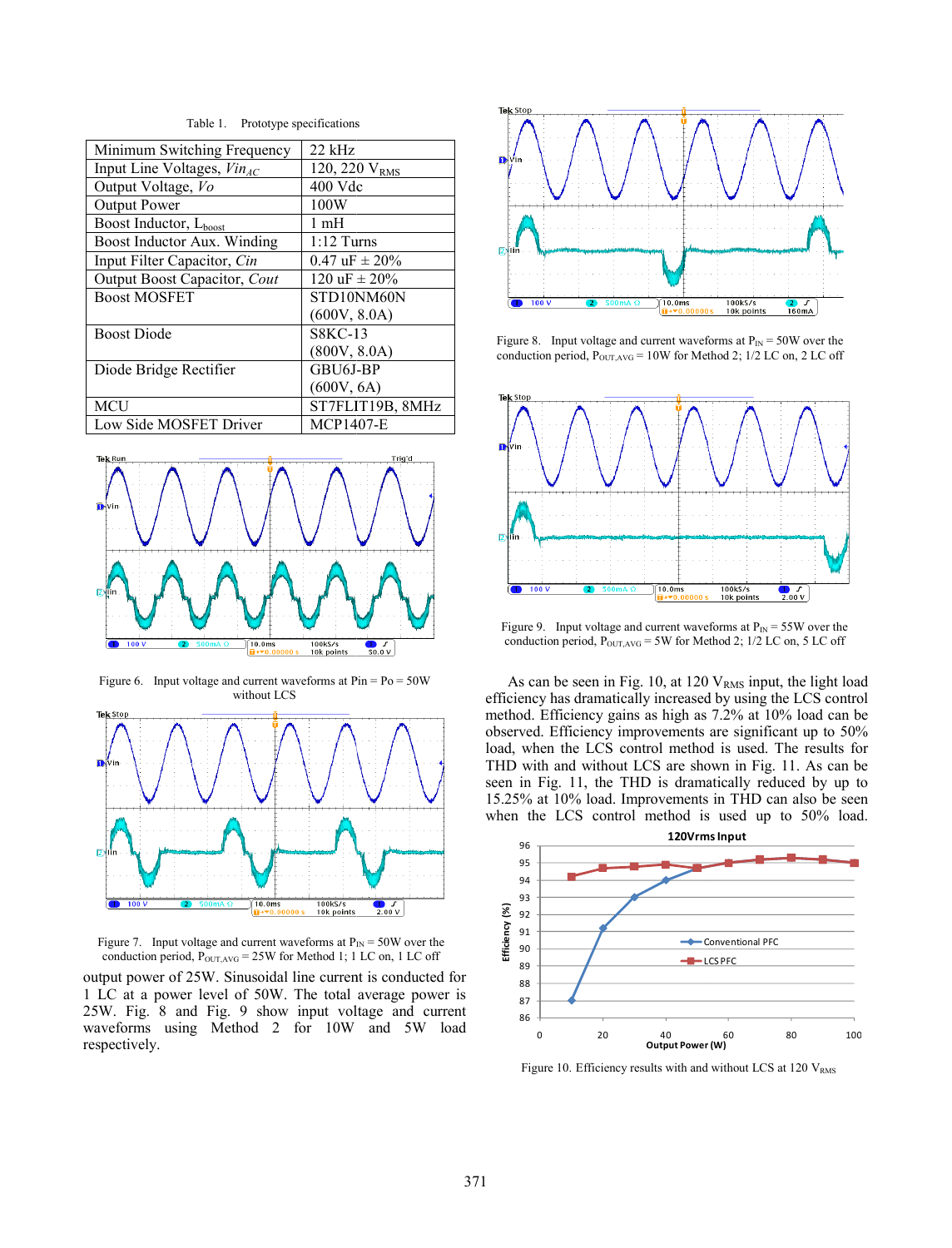

Figure 11. THD results with and without LCS at 120 V<sub>RMS</sub>

In addition to testing the converter at  $120$  V<sub>RMS</sub>, the prototype was also tested at  $220$   $V<sub>RMS</sub>$ . As can be seen in Fig. 12, the light load efficiency has also dramatically increased by using the LCS control method at  $220$  V<sub>RMS</sub>. Efficiency gains as high as 8.6% at 10% load can be obs served. Efficiency improvements are also significant up to 50 % load when the LCS control method is used. The results of THD



Figure 12. Efficiency results with and without LCS at  $220 V_{RMS}$ 

with and without LCS are shown in Fig. 13. As can be seen in Fig. 13, the THD has again dramatically reduced. A reduction of up to 17.3% at 10% load can be observed. Improvements, again, in THD can also be seen when the LCS control method is used up to 50% load.



Figure 13. THD results with and without LCS at 220 V<sub>RMS</sub>

Finally, additional testing at very light load was conducted and includes the controller loss, which has a more pronounced effect at very light load conditions. The power loss due to the MCU is approximately constant during the conduction period and the skipping period. This value is 47.7mW. The driver loss, however, decreases with the amount of LCs skipped. This is due to the fact that the driver is idle during the skipping period. If the driver were to run continuously, as is usually the case in the conventional control method, the power consumption for all load levels w would be approximately 51.8mW. Using LCS, results were obtained for 1W, 2W and 5W operating at 120  $V_{RMS}$  input, shown in Table 2 below. The measured waveforms at  $1W$  output are shown in Fig.  $14(a)$ and Fig. 14(b) respectively.

Table 2. Very light load efficiency results at 120Vrms

| Output<br>Power | Converter Loss<br>$+ MCIJ loss$ | Driver<br>Loss   | Efficiency |
|-----------------|---------------------------------|------------------|------------|
| 1 W             | 144.2 mW                        | $1.8 \text{ mW}$ | 87.3%      |
| 2W              | 214.5 mW                        | $3.5 \text{ mW}$ | $90.2\%$   |
| 5 W             | 447.3 mW                        | 8.7 mW           | 91.6%      |





(b) Expanded waveform of (a), showing conduction period

Figure 14. Input voltage and current waveforms at  $P_{IN} = 30W$  over the conduction period,  $P_{\text{OUT,AVG}} = 1W$  for Method 2; 1 LC on, 29 LCs off